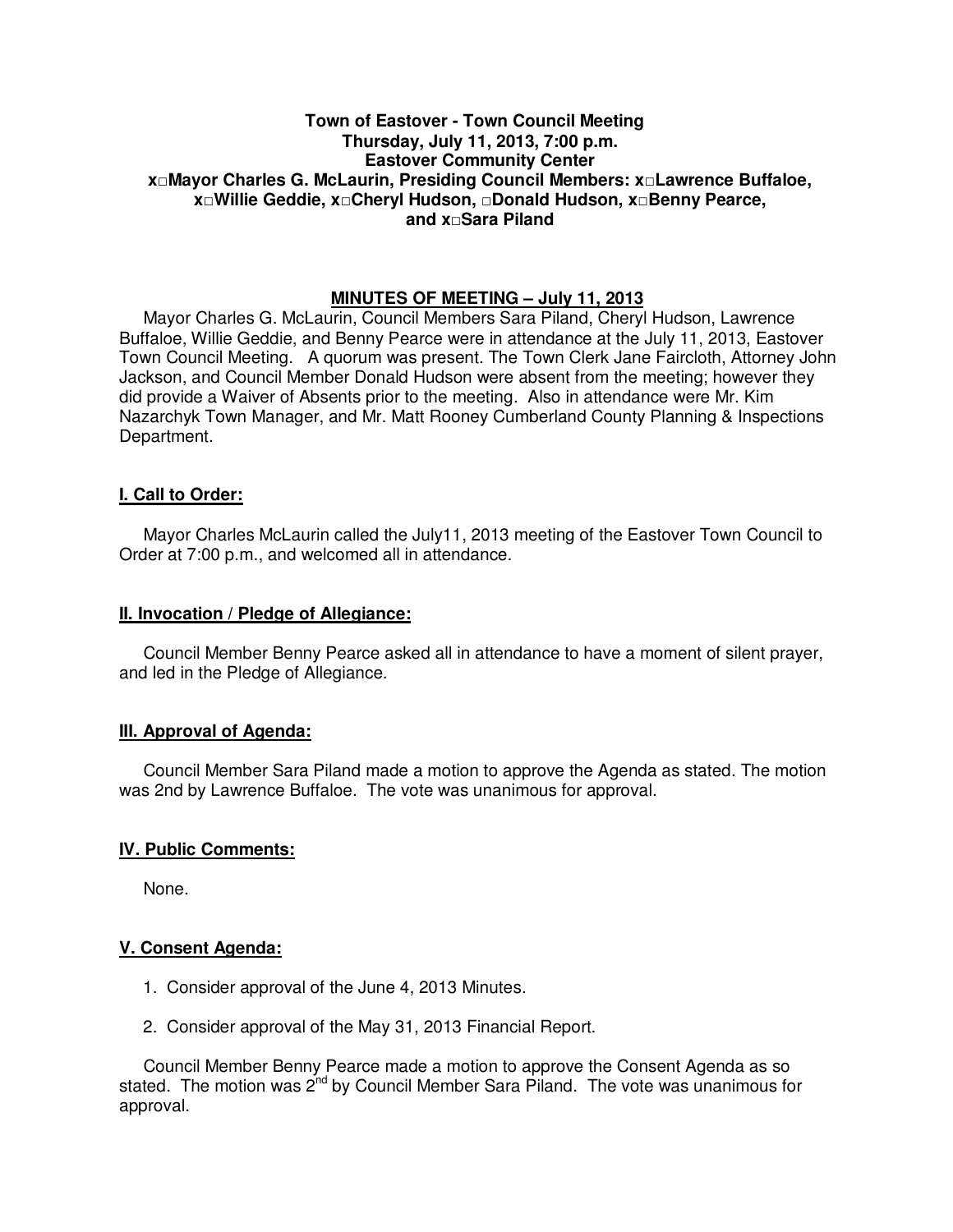# **VI. Discussion Agenda:**

### **Agenda Item #1:**

### **1. Consider Resolution 2013-04 – Adopting the Eastover Board of Adjustment Rules of Procedures.**

Mr. Nazarchyk stated that in September the Town Council decided to have its own Board of Adjustments (BOA) for the Town of Eastover. He stated that the BOA must have rules of procedures to follow. The BOA must designate five members and two alternates, and must have a 4/5 vote of approval or disapproval decision. Mr. Nazarchyk stated that Attorney Jackson recommends that the Mayor and Mayor Pro Tem be alternates to the BOA, and the remaining five Council Members be the Appointed BOA Members. Mr. Nazarchyk stated that the Council must be in BOA session to select a Chairman and Vice Chairman.

 Council Member Benny Pearce made a motion to approve the BOA Rules of Procedures with the Attorney's recommended changes for the BOA Rules of Procedures. The motion was 2<sup>nd</sup> by Council Member Sara Piland. The vote was unanimous for approval.

 Council Member Benny Pearce made a motion to approve the Resolution 2013-04 adopting the Eastover Board of Adjustment Rules of Procedures with the changes recommended by the Town Attorney. The motion was 2<sup>nd</sup> by Council Member Cheryl Hudson. The vote was unanimous for approval.

### **Agenda Item #2:**

#### **2. Consider acceptance of Culbreth property.**

 Mr. Nazarchyk stated that the Culbreth family wants to donate approximately 1.08 acres of wetlands which joins the Talley Woodland Park. Attorney Jackson informed the Town Manager that there had been so many heirs to this property he could not definitely say the Culbreth's own the property, as this was very difficult to search, and was not clear on anything. He suggested the Town accept the donation of property from the Culbreth family.

 Council Member Benny Pearce made a motion to approve acceptance of the Culbreth property donation to the Town of Eastover. The motion was 2<sup>nd</sup> by Council Member Lawrence Buffaloe. The motion was unanimously approved by Council.

#### **VII. RECEIVE MAYOR'S UPDATE.**

 Mayor McLaurin stated that he had recently talked with the Mayor of Selma and he had told him about the huge yard sale that occurred recently. Mayor McLaurin stated that for information purposes only, that there is going to be a huge yard sale along old 301 from Wilson to Lumberton, which will be coming up soon.